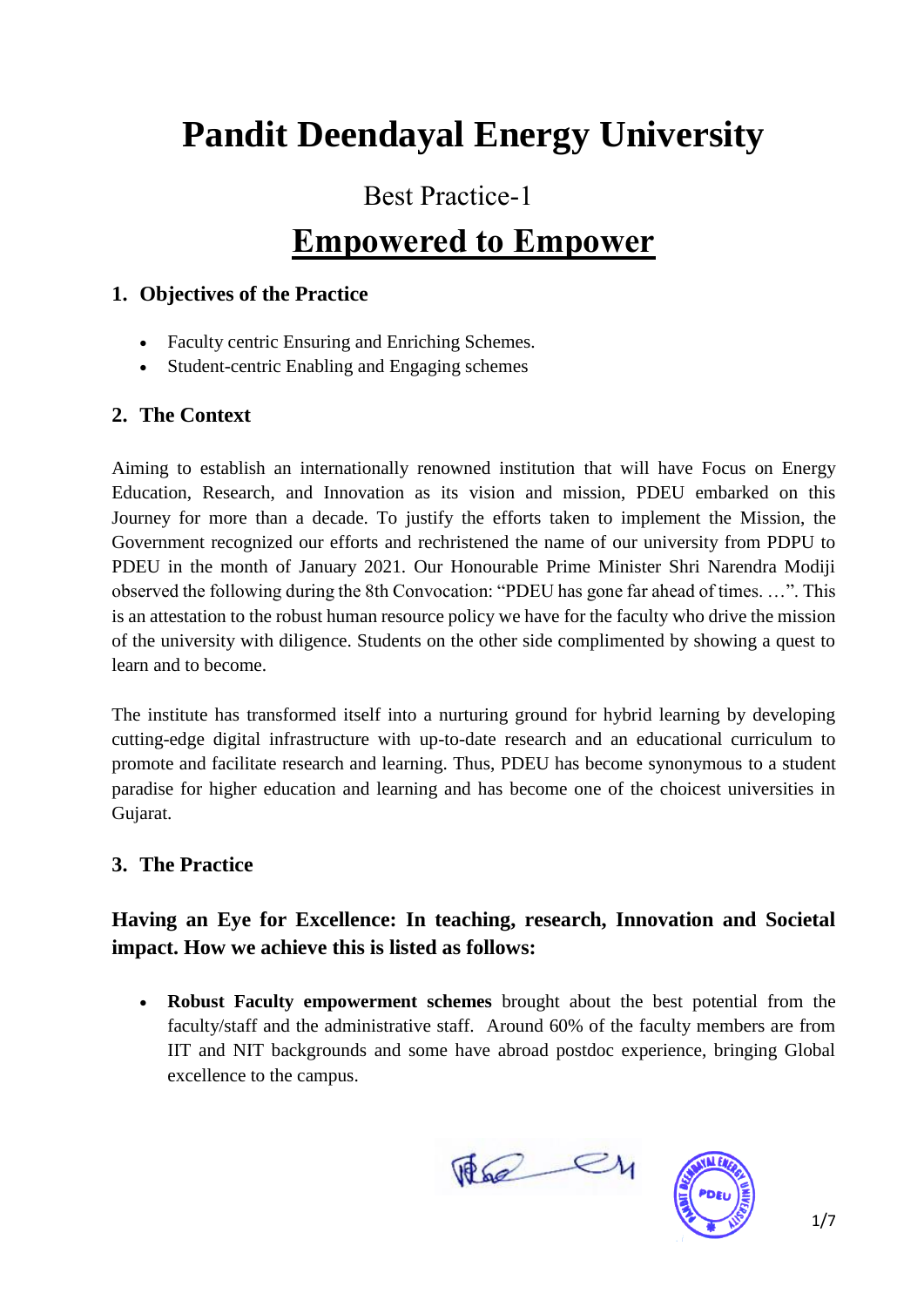- **Salary empowerment:** The Pay package is commensurate IIT Faculty salary (7th pay commission), which serves as motivation. Further HRA and medical benefits are very peculiar to PDEU which bring great security among the faculty in terms of moral backing. Perhaps we may be the only private university extending MHRD scale of pay rather than UGC. This draws global competence to PDEU campus.
- **Professional Development empowerment**: CPDA is a unique coverage for PDEU faculty which is usually extended only at IIT's. This unique assistance helps faculty to go for professional membership, attend national and international conferences without hindrance and faculty feel strongly encouraged.
- **Curriculum design and revision empowerment:** Depending on the core courses, the curriculum needs frequent revision. Faculty are encouraged to bring flexibility and the latest technology input into curriculum design**.**
- **Industry connect/ consultancy empowerment:** Faculty members are encouraged to initiate industry collaboration for solving complex engineering problems and to establish consultancy activities.
- **Book writing Empowerment:** Faculty members have greatly enjoyed knowledge dissemination through book writing over 52 books have been written and more than 120 book chapters have been documented by highly rated publishers during the assessment period.
- **Empowered to publish only in quality–peer-reviewed journals.** Faculty are never forced to publish in paid journals or in non-refereed journals. As a result between 2020 March and 2022 March, the H-Index of the university rose from 31 to 53, and publications in Scopus indexed rose from 360 to 590 Journals and 650 papers including UGC care in 2022. This is purely faculty genius! PDEU celebrates the quest for excellence and there is no match to faculty commitment.
- **Empowered to cover Innovative ideas through patents:** From a mere 6 patents filed in the year 2019, Faculty members during the COVID concentrated in patent filing, due to COVID and all their stacked innovative ideas which were not published, were well documented and those novel innovations were patented through an exclusive drive for IPR. This exercise resulted in the filing of over 250+ patents and over 200 are granted.
- **Empowered with project seed funding:** Rs. 19.39 Crores funding in the last five years by Government agencies. Project seed funding of Rs.16 Crore for 950 students, 107 faculty members during the assessment years.
- **Empowered for research:** Rs. 1.6 Crore to Research Scholars in the last five years, 32 faculty members availed sabbatical leave ( Rs. 1.2 Crore), Rs.42 Lakhs for the International visits of faculties for research.
- **Empowered by Industries:** The overall Shell chair is worth 1.1 Million USD, 7.5 crores Suzlon Chair worth Rs. 1.05 Crores and a British petroleum grant worth 3.5 Crore for five years.
- **Empowered by Peers: The faculty** research review symposium is an in-house activity showcasing to peers at PDEU and assessed and judged by peers themselves. As a result, there is a great appreciation among the faculty for each other and this results in joint projects, interdisciplinary activities.

The ey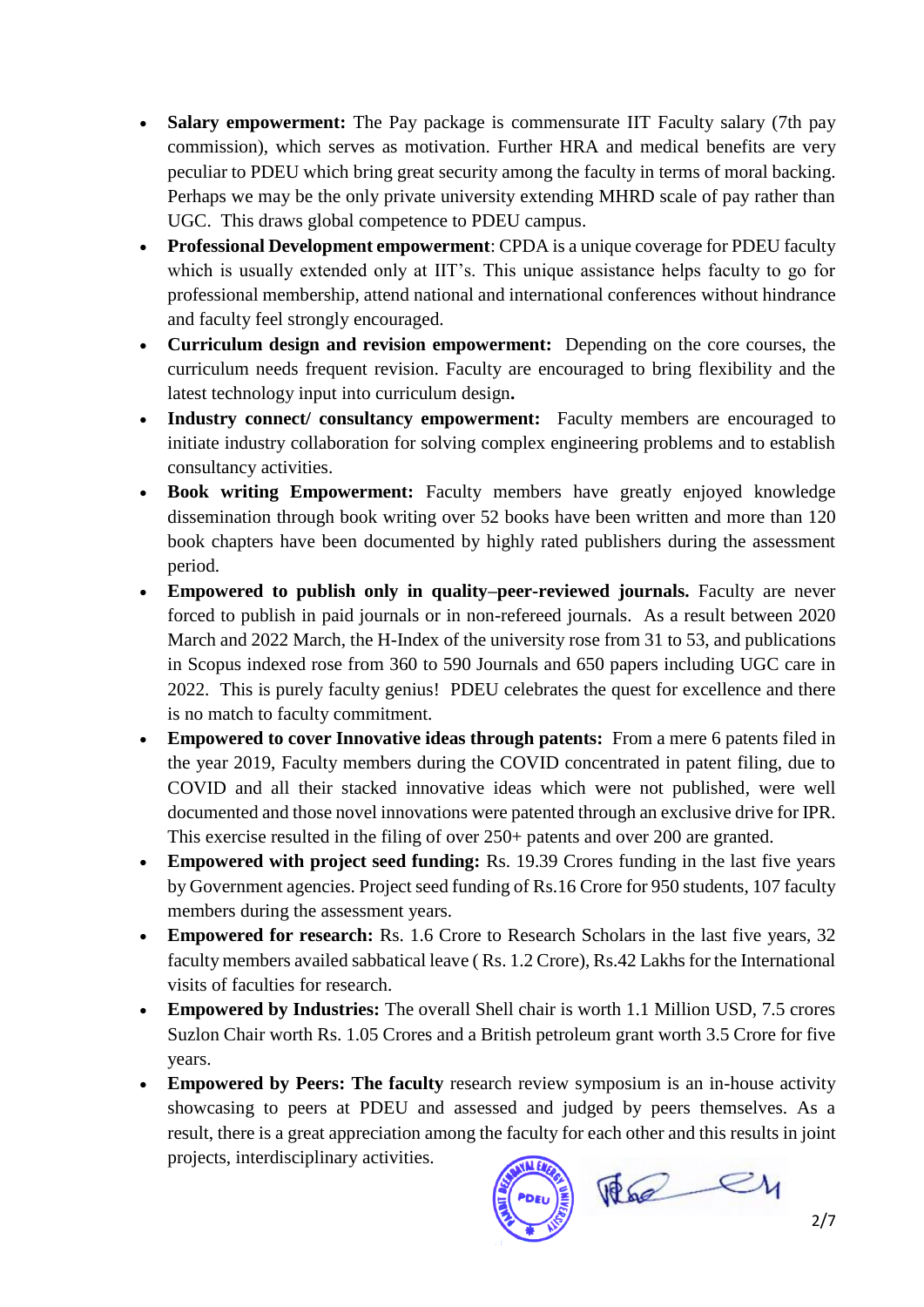**Empowered to mentor:** Mentoring students by faculty happens at a different level and from daily classroom activity it extends to student research projects, to comprehensive projects, and even extends up to start up activity.

### **4. Evidence of Success**

- 1. For the concerted effort on Empowerment, the PDEU stakeholders have reposed the faith by translating the entire teaching-learning process, research, consultancy, and IPR activity of the campus. A 90% leap forward in Quality publication, from 360 Publications to 650 in just one year, institutional H-Index jumping from 31 to 53, IPR from 2 granted in the year 2020 to 200 + in 2022 speaks volumes of the Empowerment.
- 2. GATE 2022 **All India Rank**: PDEU students topped in the GATE ranking and 4 out of the Top 10 AIR holders are from PDEU.

### **5. Problems Encountered and Resources Required**

- o Although we recruited more than 70 faculty members newly, due to COVID, we could realize only 50 joining us due to the migration challenges. Further, we have prioritized recruiting only Ph.D holders from abroad post doc experience and the choices are limited to the COVID scenario. We hope to improve in our recruitment drive.
- o We had plans to bring more Visiting professors from abroad institutions, which got curtailed due to COVID. We will continue to pursue this drive.

### **6. Notes**

- Our empowerment strategies need to refine based on the NEP -2020 guidelines. We may need a new creed of faculty for skill training in focused areas preferably from Industrial background.
- Our online mode of interaction has to find a balance with on-campus activities to intensify our empowering mechanism.
- **The Future Plan: Empowering for Global competence**
	- o To let the faculty empowered be locally engaged with other institutions to truly bring a knowledge hub ecosystem in Gujarat.
	- o To joyfully train energy soldiers for our nation.
	- o To provide energy for all and prepare youth for tomorrow in the midst of digital transformation.
	- o To excel in providing engineering solutions for complex engineering problems.
	- o To bring global competence among the students for different core expertise.
	- o To bring a Global village atmosphere.

To bring Global competence, each faculty contribution needs to become nationally important to academia and industry. Faculty and students are strongly encouraged to leave a strong footprint of their integrity and competence for the next generation of students to follow.



 $\begin{picture}(120,10) \put(0,0){\line(1,0){10}} \put(15,0){\line(1,0){10}} \put(15,0){\line(1,0){10}} \put(15,0){\line(1,0){10}} \put(15,0){\line(1,0){10}} \put(15,0){\line(1,0){10}} \put(15,0){\line(1,0){10}} \put(15,0){\line(1,0){10}} \put(15,0){\line(1,0){10}} \put(15,0){\line(1,0){10}} \put(15,0){\line(1,0){10}} \put(15,0){\line($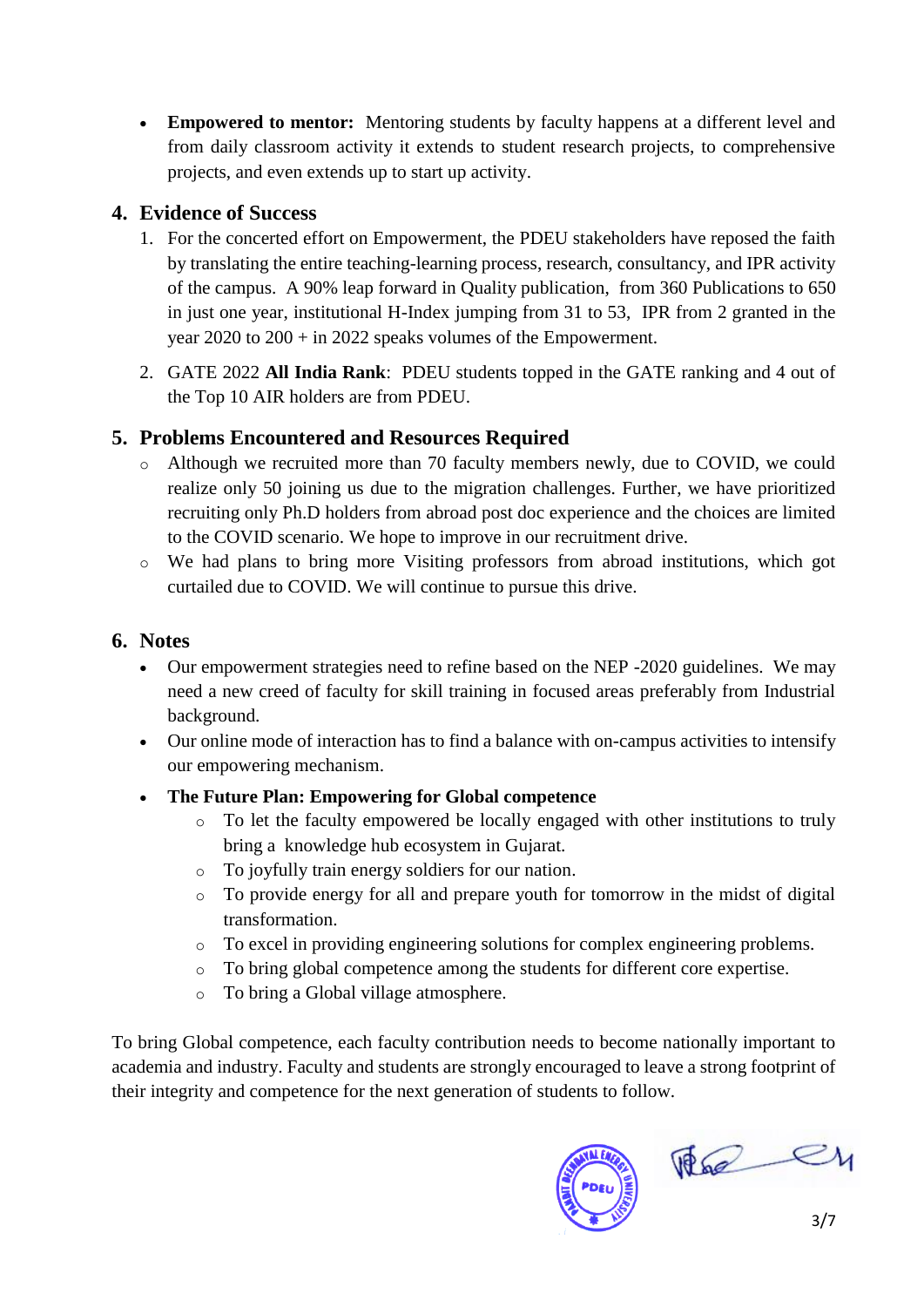### Best Practice-2

### **Enlightened to Enlighten: To transcend to quality leadership and to impart the next generation**

### **1. Objectives of the Practice**

- **To decentralize for effective leadership.**
- **To impart accountability in every mission of the university.**
- **To make them assume responsibility for strategic planning and execution.**

### **2. The Context**

Success without successors is not a success. Today the nation demands accountability in every cadre so that the gap analysis for leadership is made evident to the next generation. The government's charter for Swach Bharat, Make in India, Atmanirbhar Bharat, Semiconductor Mission, Atal Innovation clearly suggests that we have not raised enough leadership and skill set to meet the country's challenges. COVID has shown our country's vulnerability in many areas including Silicon technology, Data Science, Medical Technology, Health infrastructure, Biotechnology, and many other core areas. Academia has to take the full onus to develop skillset and infrastructure to this end so that self-sustenance is fully realized.

With COVID resilience on one side, the ever-changing industrial requirements on the other side, the campuses today are faced with the Industrial revolution and global pandemic. The time left out for students to be fully equipped during such a short campus experience brings several questions as to how to meet this challenge. The role of teachers is immense. Unless the faculty own the Vision and see the national and global need, the crucial training for today's youth can be staggered and can let down the next generation. How do we carry forward this great mission to prepare leaders for tomorrow?

In the last five years, PDEU has made pioneering **contributions to the National Missions**  initiated by the Government of India that includes, Digital India, Make in India, Skilling India, Swachh Bharat Abhiyan, Unnat Bharat Abhiyan, and Women Empowerment and Atmanirbar Bharat.

### **3. The Practice**

**Quality education and imparting leadership in Energy transition, Energy generation, Energy Storage, Renewable Energy, Water, Sanitation and Waste Management, AI and Robotics, Digital Manufacturing, Internet of Things, Biomedical challenges, Innovation and social engineering are top priority areas for the institution.**

The ey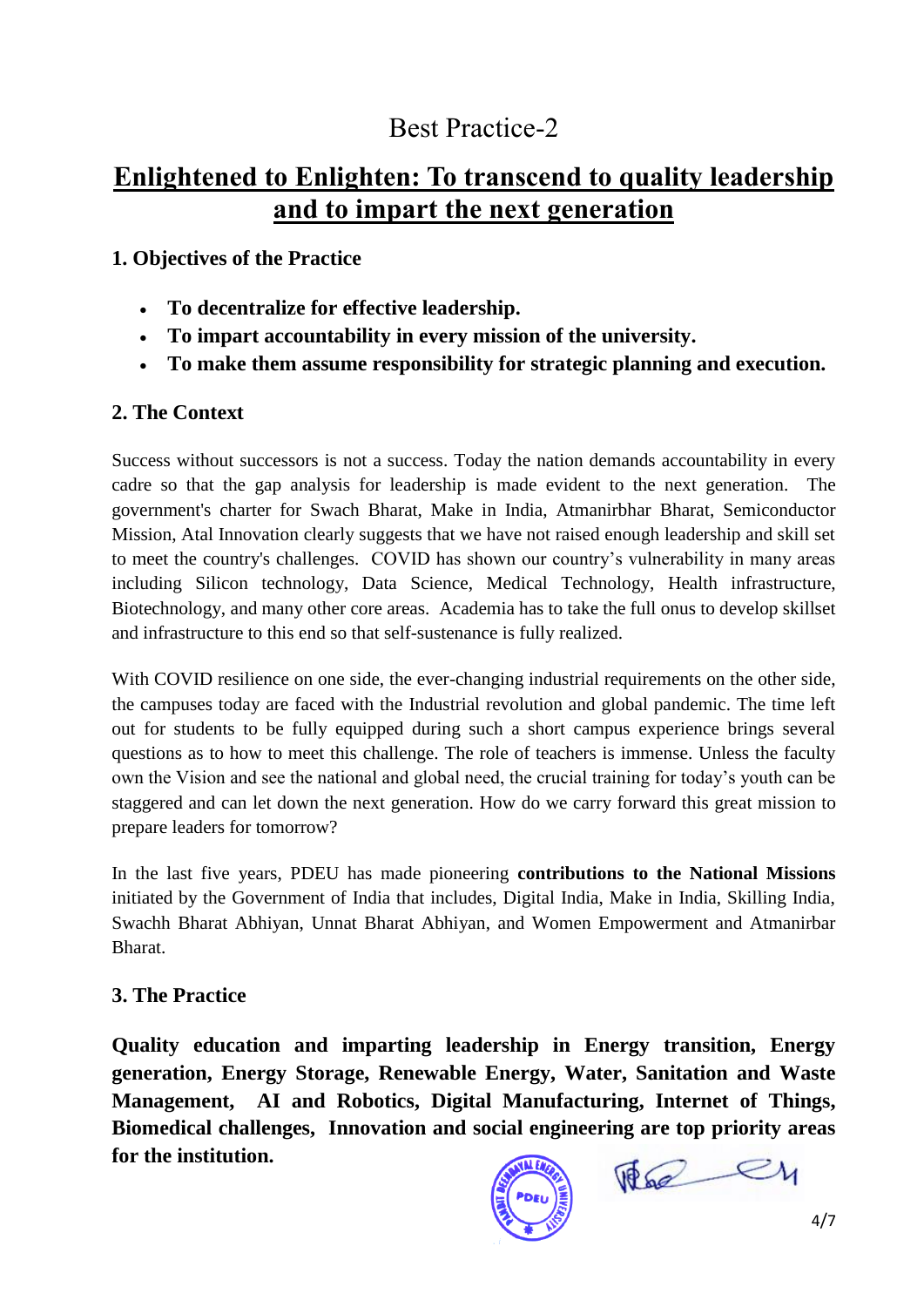#### 3.1. **Administrative Decentralization at PDEU**

- i. Autonomy is given to Directors and Deans for Academic, administrative, and financial roles.
- ii. Responsibility is entrusted to policy formulation, financial planning, industry interaction, placement initiatives, and Quality assurance.
- iii. Accountability is expected in Course outcomes, Students progression, Faculty development, Financial management.

3.2. **Autonomy from the parent organization:** Although GERMI as a parent organization has invested over 140 Crores into the infrastructure development, GERMI has played a crucial role in giving autonomy to PDEU in functioning as per UGC/AICTE norms and regulations. This is a very rare occurrence of autonomy to see an organization (PDEU) fully bloom to its stature and in excellence. Much of the credit goes to the Government of Gujarat, GSPC, and GERMI for the hand-holding in fulfilling the Vision and Mission of realizing an Energy University.

3.3. **Governance and impartation**: PDEU is gifted with unique leadership. Born out of visionary leadership to set up a Petrocapital in Gujarat by the then Chief Minister Shri Narendra Modi, PDPU was born in 2007 under the able leadership of Dr Mukesh Ambani. His virtues as a technology leader have touched the length and breadth of the campus which is evident from its world-class infrastructure. The Board of Governors is further blessed with Industrialists of very high stature and the Principal secretaries and Former Chief secretaries of the Government of Gujarat. This extravagant leadership has underlined the quality impartation.

3.4. **Top-down approach in Setting up infrastructural facilities:** A rapid recourse in bringing the state-of-the-art infrastructure and timely reversal of decisions to suit the industry demands has given the edge to bring the latest and the most demanding infrastructure to complement the teaching community's demand. PDEU has taken bold and pioneering initiatives to demonstrate nascent technologies based on the encouragement received by the Government of Gujarat. Today PDEU stands tall in experiential learning facilities. We place on record the help rendered by Industries for their handholding to bridge the gap: Shell, Suzlon, British Petroleum, Maruti Suzuki, NTPC, ONGC, and ADANI.

3.5. **Bottom-up approach in grooming leadership**: PDEU enjoys seeing the leadership training maturing right from the freshmen to the final year students. Young faculty to the Senior most faculty. There is an air of freedom one would sense in the portals of the campus. Young faculty are encouraged through different schemes to set up their research facilities at the earliest and also mentor to set-top priority for Teaching. Through many co-curricular and extra-curricular activities the gap between Faculty and students, Young faculty and seniors is brought to the minimum so that leaders emerge as a natural progression. Gender sensitivity and out-of-state inclusivity bring dynamism to the leadership. The vision and mission is disseminated at all levels. Also, the technical staff and non-teaching staff are treated with the same significance and they play a crucial role in grooming the students equally.

The CH



5/7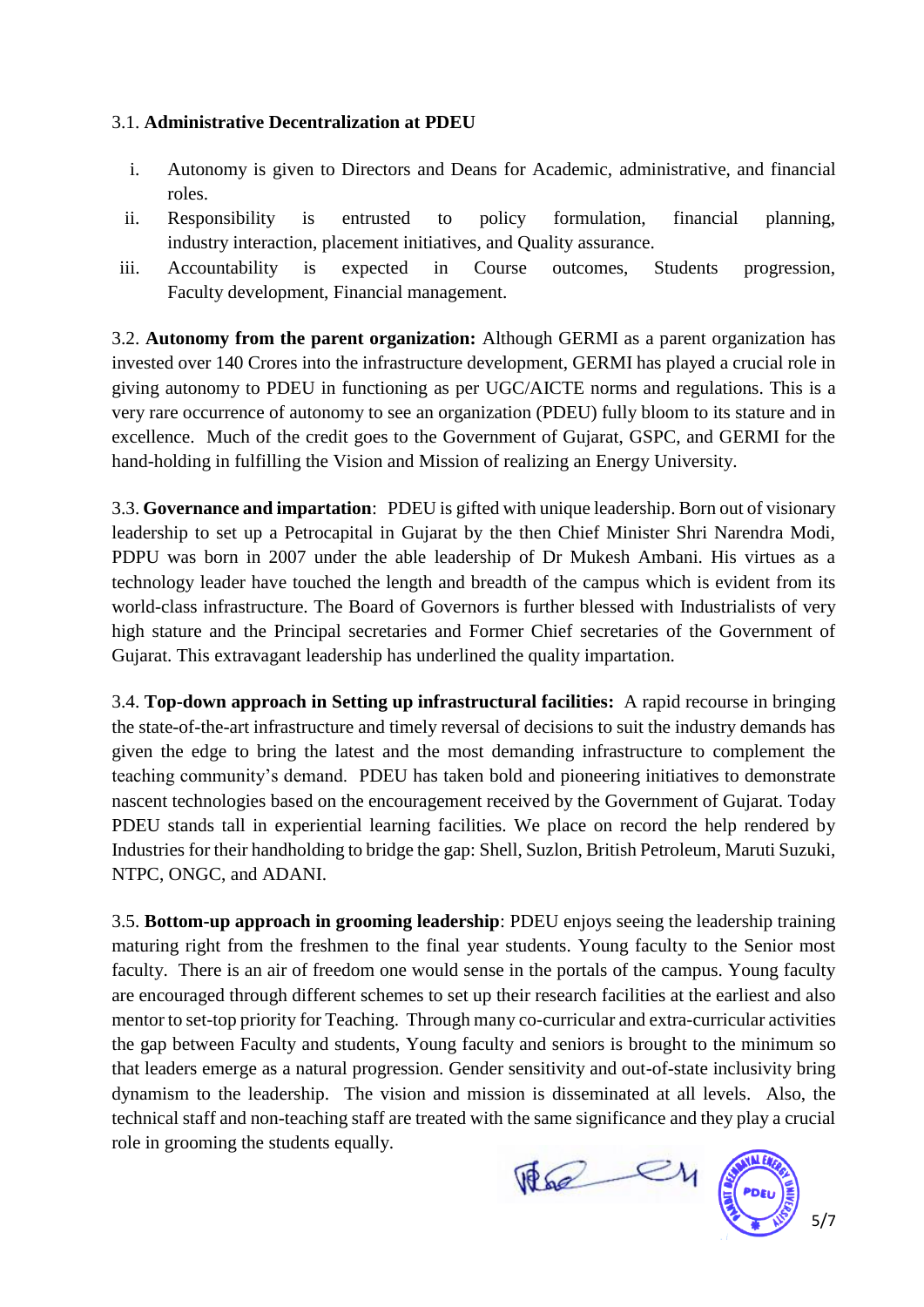3.6. **Robust budget allocation and resource mobilization**: Extravagant faculty and studentcentric investments have helped in a big way to bring the latest facilities in every department and School. Due to a complete halt in civil operations, most of the mega-infra projects got delayed due to COVID lockdown. By the end of 2024 much more elegant infrastructure, which has mandatory approvals and the necessary budget will make the campus a great experience for the stakeholders.

3.7. **How closer can we position PDEU in the light of the Government's priority on Energy transition/ National agenda?** The year 2020 has been the hallmark of our Journey as PDPU. On the 8th convocation, Our Honourable Prime Minister, sensing the progress made by PDPU requested the GoG to change the name of PDPU to PDEU. Hence in Jan 2021, PDPU became PDEU. We sense a greater responsibility in meeting the national charter, especially in Energy transition and Climate Change.

### **4. Evidence of Success**

Today the Government has involved PDEU in developing a draft proposal for the PM's 5 Trillion Dollar economy roadmap and how ENERGY transition as a vertical can affect this mandate. There cannot be a greater opportunity for PDEU than this, but to get such a mandate to address national challenges and to be involved in Nations progress.

Through the benevolent support of major industries committed to energy transition viz; SHELL Hazira, Suzlon, British Petroleum, Maruti Suzuki, NTPC, ONGC, and ADANI, we are able to work on frontier areas of energy management and participate in providing

### **5. Problems encountered and resources required**

• There is a challenge in the pace at which the National agenda on NEP 2020, other Skill India Initiatives are pursued by the Government and the preparedness on the part of academia to implement is a major challenge. This is mainly due to the two full years of lock-down due to pandemics. Academia at present is more concentrating on connecting with the students and to carry out all remedial classes which otherwise could not be substituted through online mode.

### **6. Notes: Future Plan**

The immense success of the students and the initiatives at the university to cater to student needs and holistic development can be attributed to the diverse faculty that PDEU employs. With over 500 faculty and staff from reputed national and international universities, 200 guest faculty from the industry, and over 250 research scholars, the university prides itself on the support that students receive from them.

The ey